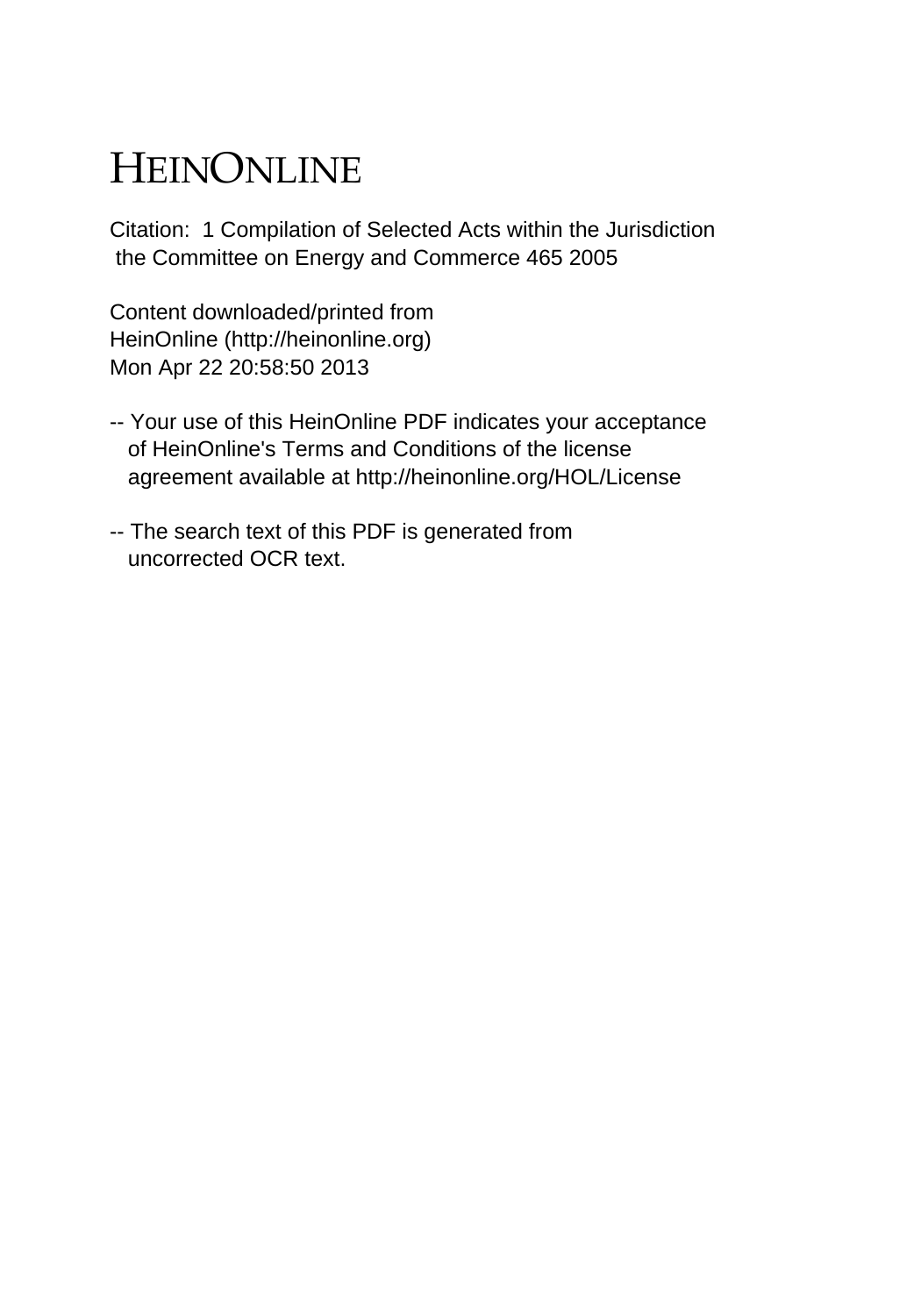# **CHILDREN'S ONLINE PRIVACY PROTECTION ACT OF 1998**

(Title XIII of the Omnibus Consolidated and Emergency Supplemental Appropriations Act, **1999)**

# TITLE XIII-CHILDREN'S ONLINE PRIVACY PROTECTION

**SEC. 1301. [15 U.S.C. 6501 note] SHORT TITLE.** This title may be cited as the "Children's Online Privacy Protection Act of **1998".**

### **SEC. 1302. [15 U.S.C. 6501]** DEFINITIONS.

In this title:

(1) CHILD.—The term "child" means an individual under the age of 13.<br>(2) OPERATOR.—The term "operator"—

(A) means any person who operates a website located on the Internet or an online service and who collects or maintains personal information from or. about the. users of or visitors to such website or online service, or on whose behalf such information is collected or maintained, where such website or online service is operated for commercial purposes, including any person offering products or services for sale through that website or online service, involving commerce-

(i) among the several States or with 1 or more foreign nations;

(ii) in any territory of the United States or in the District of Columbia, or between any such territory  $and-$ 

(I) another such territory; or

(II) any State or foreign nation; or

(iii) between the District of Columbia and any State, territory, or foreign nation; but

(B) does not include any nonprofit entity that would otherwise be exempt from coverage under section 5 of the Federal Trade Commission Act (15 U.S.C. 45).

(3) COMMISSION:—The term "Commission" means the Federal Trade Commission.

(4) DISCLOSURE.-The term "disclosure" means, with respect to personal information-

**(A)** the release -of personal information -collected from a child-in -identifiable-form by. an:.operator.for any purpose, except- where such information: is provided to a person other than the operator who provides support for the inter-.

 $\mathbf{r}$  .

465.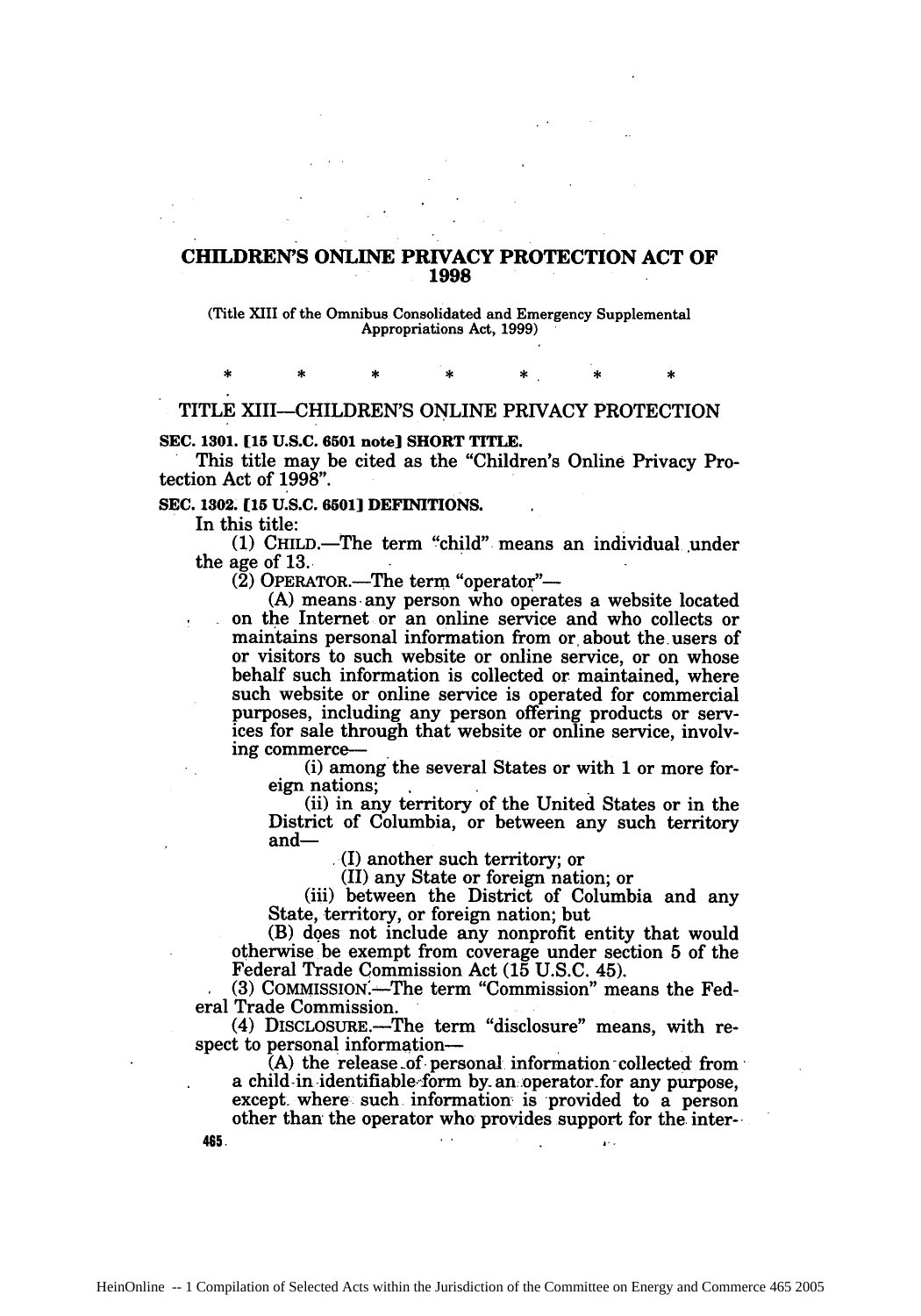nal operations of the website and does not disclose or use that information for any other purpose; and

(B) making personal information collected from a child by a website or online service directed to children or with actual knowledge that such information was collected from a child, publicly available in identifiable form, 'by any means including by a public posting, through the Internet, or through-

(i) a home page of a website;

(ii) a pen pal service;

(iii) an electronic mail service;

(iv) a message board; or

(v) a chat room.

**(5)** FEDERAL AGENCY.-The term "Federal agency" means an agency, as that term is defined in section **551(1)** of title **5,** United States Code.

**-(6)** INTERNET.-The term "Internet" means collectively the myriad of computer and telecommunications facilities, including equipment and operating software, which comprise the interconnected world-wide network of networks that employ the Transmission Control Protocol/Internet Protocol, or any predecessor or successor protocols to such protocol, to communicate information of all kinds **by** wire or radio.

**(7)** PARENT.-The term "parent" includes a legal guardian. **(8) PERSONAL** INFORMATION-The term "personal information" means individually identifiable information about an individual collected online, including-

**(A)** a first and last name;

(B) a home or other physical address including street name and name of a city or town;

(C) an e-mail address;

(D) a telephone number;

(E) a Social Security number;

(F) any other identifier that the Commission determines permits the physical or online contacting of a specific individual; or

(G) information concerning the child or the parents of that child that the website collects online from the child and combines' with an identifier described in this paragraph.

(9) VERIFIABLE PARENTAL CONSENT.-The term "verifiable parental consent" means any reasonable effort (taking into consideration available technology), including a request for authorization for future collection, use, and disclosure described in the notice, to ensure that a parent of a child receives notice of the operator's personal information collection, use, and disclosure practices, and authorizes the collection, use, and disclosure, as applicable, of personal information and the subsequent use of that information before that information is collected from that child.

**(10)** WEBSITE OR ONLINE SERVICE DIRECTED TO CHIL-DREN.-

(A) IN GENERAL.-The term "website or online service directed to children" means-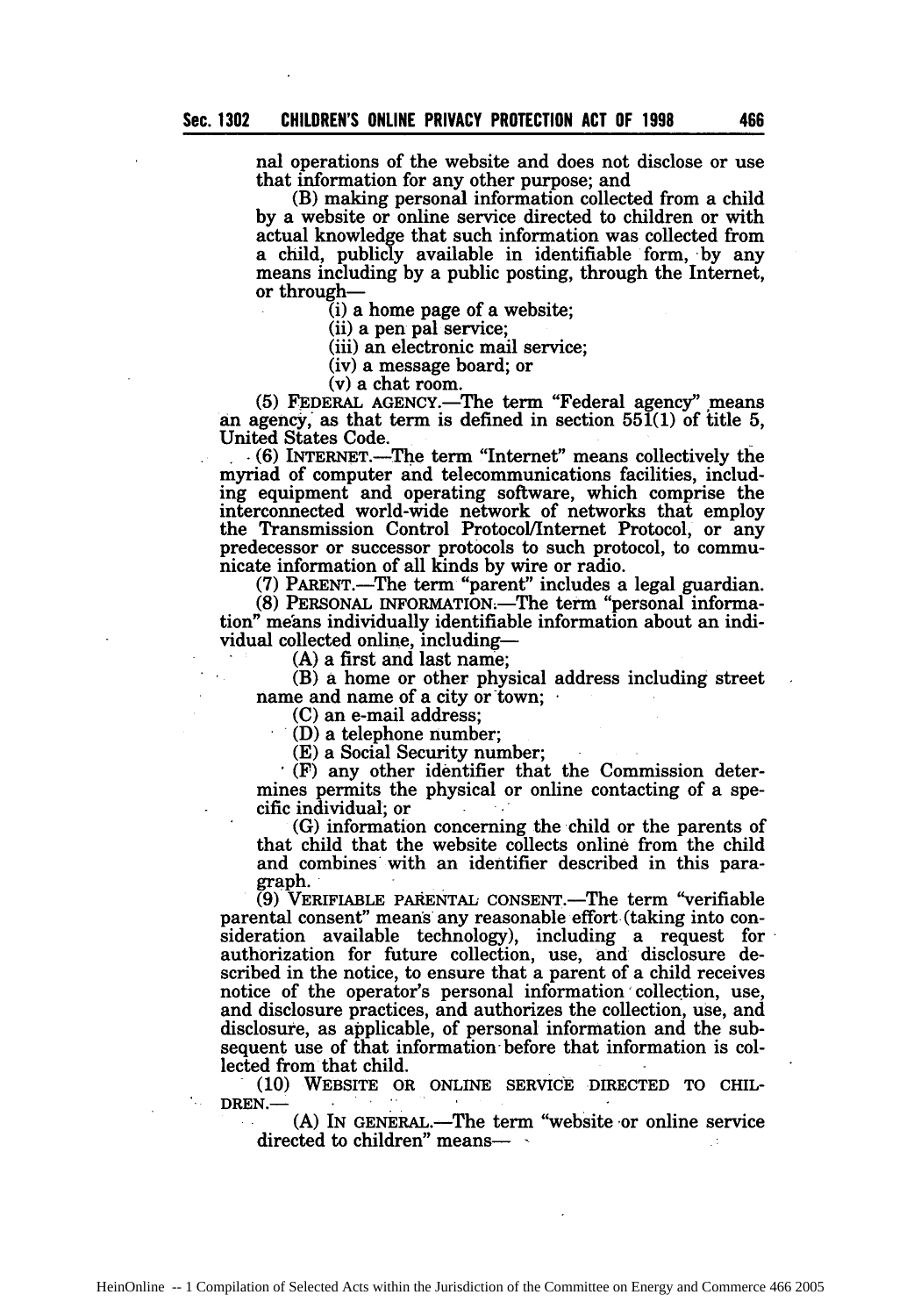(i) a commercial website or online service that is targeted to children; or

(ii) that portion of a commercial website or online service that is targeted to children.

 $(B)$  LIMITATION.— $\overline{A}$  commercial website or online service, or a portion of a commercial website or online service, shall not be deemed directed to children solely for referring or linking to a commercial website or online service directed to children **by** using information location tools, including a directory, index, reference, pointer, or hypertext link.

(11) PERSON.-The term "person" means. any individual, partnership, corporation, trust, estate, cooperative, association,

 $(12)$  ONLINE CONTACT INFORMATION.—The term "online contact information" means an e-mail address or another substantially similar identifier that permits direct contact with a person online.

#### **SEC. 1303. [15 U.S.C. 6502] REGULATION OF UNFAIR AND DECEPTIVE ACTS AND PRACTICES IN CONNECTION WITH THE COL-LECTION AND USE OF PERSONAL INFORMATION FROM AND ABOUT CHILDREN ON THE INTERNET.**

(a) **ACTS** PROHIBITED.-

**(1)** IN GENERAL.-It is unlawful for an operator of a website or online service directed to children, or any operator that has actual knowledge that it is collecting personal information from a child, to collect personal information from a child in a manner that violates the regulations prescribed under subsection (b).

(2) DISCLOSURE TO PARENT PROTECTED.—Notwithstanding paragraph (1), neither an operator of such a website or online service nor the operator's agent shall be held to be liable under any Federal or State law for any disclosure made in good faith and following reasonable procedures in responding to a request for disclosure of personal information under subsection  $(b)(1)(B)(iii)$  to the parent of a child.

(b) **REGULATIONS.-**

(1) IN GENERAL.-Not later than 1 year after the date of the enactment of this Act, the Commission shall promulgate under section 553 of title 5, United States Code, regulations that-

(A) require the operator of any website or online service directed to children that collects personal information from children or the operator of a website or online service that has actual knowledge that it is collecting personal information from a child-

(i) to provide notice on the website of what information is collected from children by the operator, how the operator uses such information, and the operator's disclosure practices for such information; and

(ii) to obtain verifiable parental consent for the collection, use, or disclosure of personal information from children;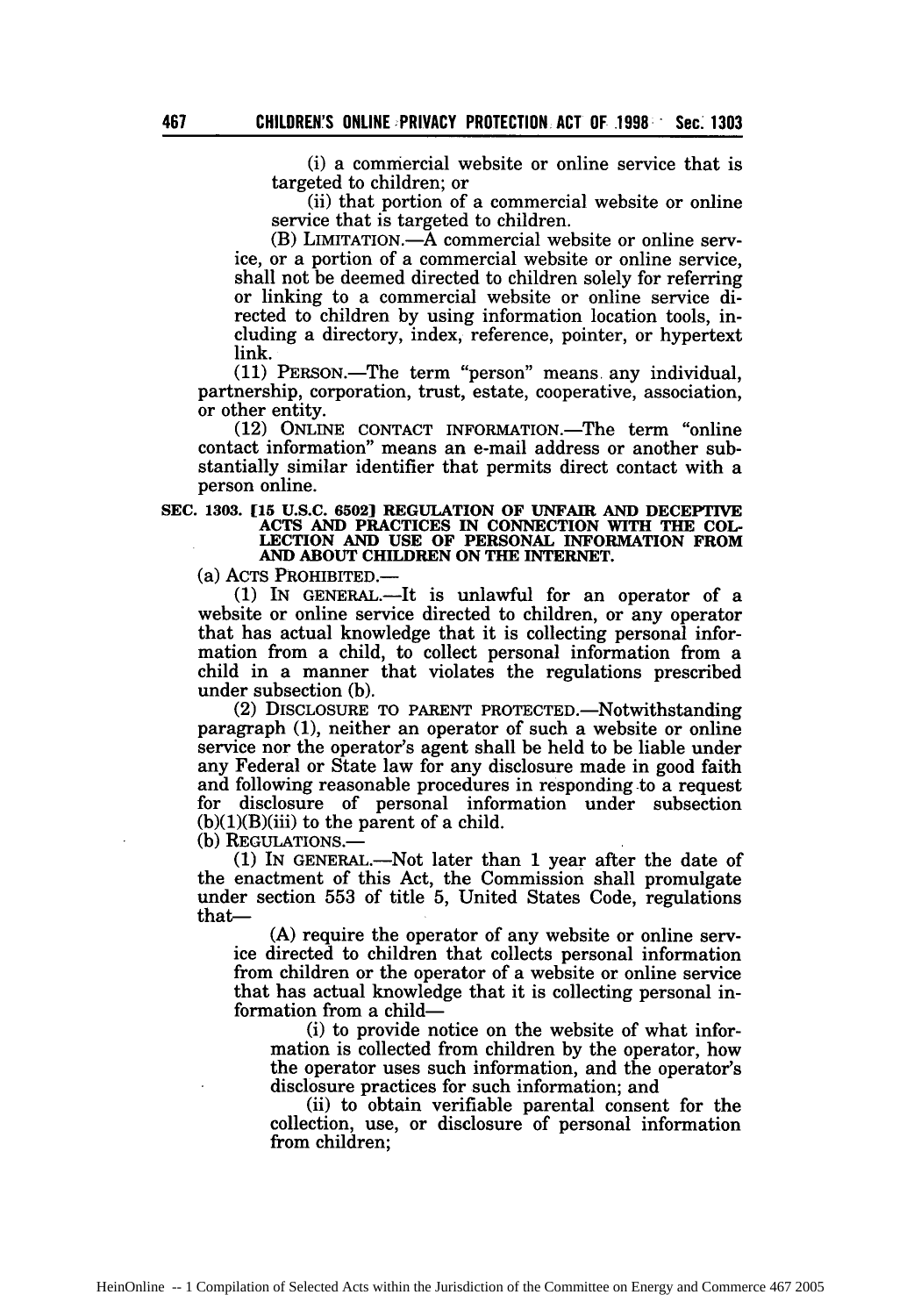(B) require the operator to provide, upon request of a parent under this subparagraph whose child has provided personal information to that website or online service, upon proper identification of that parent, to such parent-

(i) a description of the specific types of personal information collected from the child by that operator;

(ii) the opportunity at any time to refuse to permit the operator's further use or maintenance in retrievable form, or future online collection, of personal information from that child; and

(iii) notwithstanding any other provision of law, a means that is reasonable under the circumstances for the parent to obtain any personal information collected from that child;

(C) prohibit conditioning a child's participation in a game, the offering of a prize, or another activity on the child disclosing more personal information than is reasonably necessary to participate in such activity; and

(D) require the operator of such a website or online service to establish and maintain reasonable procedures to protect the confidentiality, security, and integrity of personal information collected from children.

(2) WHEN CONSENT NOT REQUIRED.—The regulations shall provide that verifiable parental consent under paragraph  $(1)(A)(ii)$  is not required in the case of-

(A) online contact information collected from a child that is used only to respond directly on a one-time basis to a specific request from the child and is not used to recontact the child and is not maintained in retrievable form

 $(B)$  a request for the name or online contact information of a parent or child that is used for the sole purpose of obtaining parental consent or providing notice under this section and where such information is not maintained in retrievable form by the operator if parental consent is not obtained after a reasonable time;

(C) online contact information collected from a child that is used only to respond more than once directly to a specific request from the child and is not used to recontact the child beyond the scope of that request-

(i) if, before any additional response after the initial response to the child, the operator uses reasonable efforts to provide a parent notice of the online contact information collected from the child, the purposes for which it is to be used, and an opportunity for the parent to request that the operator make no further use of the information and that it not be maintained in retrievable form; or

(ii) without notice to the parent in such circumstances as the Commission may determine are appropriate, taking into consideration the benefits to the child of access to information and services, and risks to the security and privacy of the child, in regulations promulgated under this subsection;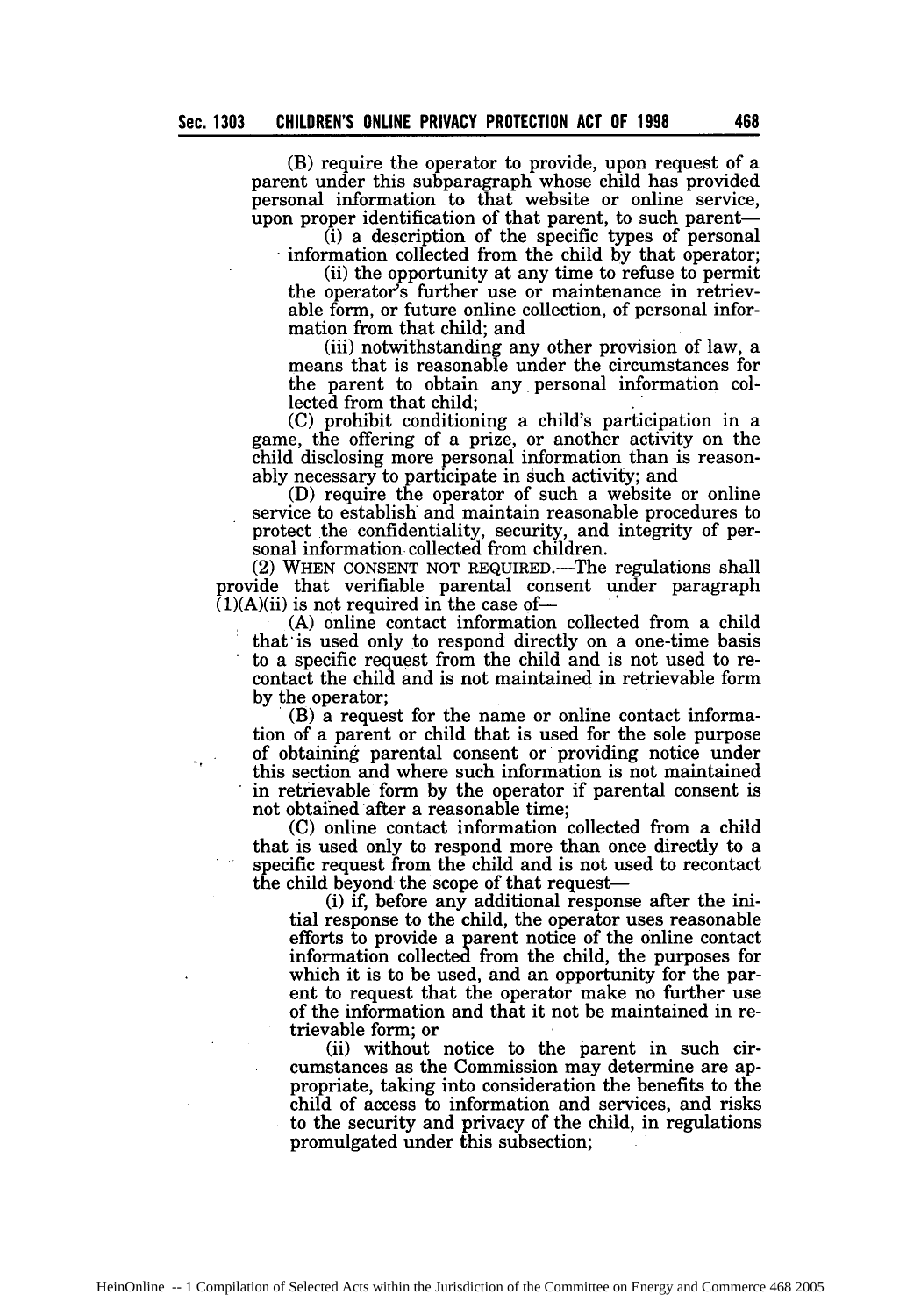**(D)** the name of the child and online contact information (to the extent reasonably necessary to protect the safety of a child participant on the site $\rho$ -

(i) used only for the purpose of protecting such safety;

(ii) not used to recontact the child or for any other purpose; and

(iii) not disclosed on the site,

if the operator uses reasonable efforts to provide a parent notice of the name and online contact information collected from the child, the purposes for which it is to be used, and an opportunity for the parent to request that the operator make no further use of the information and that it not be maintained in retrievable form; or

(E) the collection, use, or dissemination of such information by the operator of such a website or online service necessary-

(i) to protect the security or integrity of its website;

(ii) to take precautions against liability;

(iii) to respond to judicial process; or

(iv) to the extent permitted under other provisions of law, to provide information to law enforcement agencies or for an investigation on a matter related to public safety.

(3) TERMINATION OF SERVICE.—The regulations shall permit the operator of a website or an online service to terminate service provided to a child whose parent has refused, under the regulations prescribed under paragraph  $(1)(B)(ii)$ , to permit the operator's further use or maintenance in retrievable form, or future online collection, of personal information from that child.

(c) ENFORCEMENT.-Subject to sections 1304 and 1306, a violation of a regulation prescribed under subsection (a) shall be treated as a violation of a rule defining an unfair or deceptive act or practice prescribed under section 18(a)(1)(B) of the Federal Trade Commission Act (15 U.S.C. 57a(a)(1)(B)).

(d) INCONSISTENT STATE LAw.-No State or local government may impose any liability for commercial activities or actions by operators in interstate or foreign commerce in connection with an activity or action described in this title that is inconsistent with the treatment of those activities or actions under this section.

# **SEC.** 1304. **[15 U.S.C. 65031 SAFE** HARBORS.

(a) GUIDELINES.-An operator may satisfy the requirements of regulations issued under section **1303(b) by** following a set of selfregulatory guidelines, issued **by** representatives of the marketing or online industries, or **by** other persons, approved under subsection **(b).**

(b) INCENTIVES.—

(1) SELF-REGULATORY INCENTIVES.—In prescribing regulations under section 1303, the Commission shall provide incentives for self-regulation by operators to implement the protec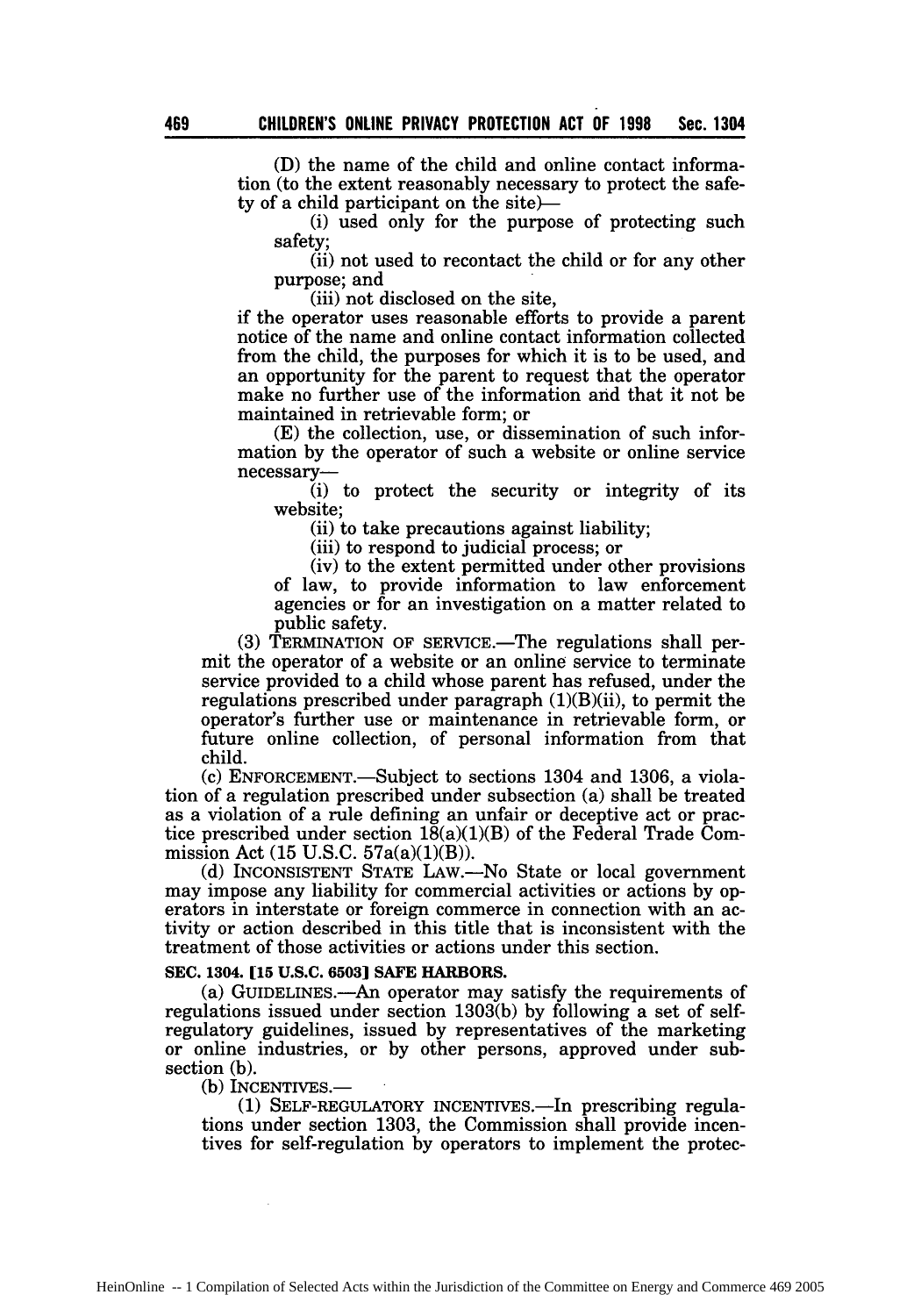tions afforded children under the regulatory requirements described in subsection (b) of that section.

(2) DEEMED COMPLIANCE.-Such incentives shall include provisions for ensuring that a person will be deemed to be in compliance with the requirements of the regulations under section 1303 if that person complies with guidelines that, after notice and comment, are approved by the Commission upon making a determination that the guidelines meet the requirements of the regulations issued under section 1303.

(3) EXPEDITED RESPONSE TO REQUESTS.—The Commission shall act upon requests for safe harbor treatment within 180 days of the filing of the request, and shall set forth in writing its conclusions with regard to such requests.<br>(c) APPEALS.—Final action by the Commission on a request for

approval of guidelines, or the failure to act within 180 days on a request for approval of guidelines, submitted under subsection (b) may be appealed to a district court of the United States of appropriate jurisdiction as provided for in section 706 of title 5, United States Code.

## **SEC. 1305. (15 U.S.C. 6504] ACTIONS BY STATES.**

(a) IN GENERAL.-

(1) CIVIL ACTIONS.-In any case in which the attorney general of a State has reason to believe that an interest of the residents of that State has been or is threatened or adversely affected by the engagement of any person in a practice that violates any regulation of the Commission prescribed under section 1303(b), the State, as parens patriae, may bring a civil action on behalf of the residents of the State in a district court of the United States of appropriate jurisdiction to-

(A) enjoin that practice;, (B) enforce compliance with the regulation;

(C) obtain damage, restitution, or other compensation on behalf of residents of the State; or

(D) obtain such other relief as the court may consider to be appropriate.

 $(2)$  NOTICE. $-$ 

**(A)** IN GENERAL.-Before filing an action under paragraph (1), the attorney general of the State involved shall provide to the Commission-

(i) written notice of that action; and

(ii) a copy of the complaint for that action.

(B) EXEMPTION.-

(i) IN GENERAL-Subparagraph (A) shall not apply with respect to the filing of an action by an attorney general of a State under this subsection, if the attorney general determines that it is not feasible to provide the notice described in that subparagraph before the filing of the action.

(ii) NOTIFICATION.-In an action described in clause (i), the attorney general of a State shall provide notice and a copy of the complaint to the Commission at the same time as the attorney general files the action.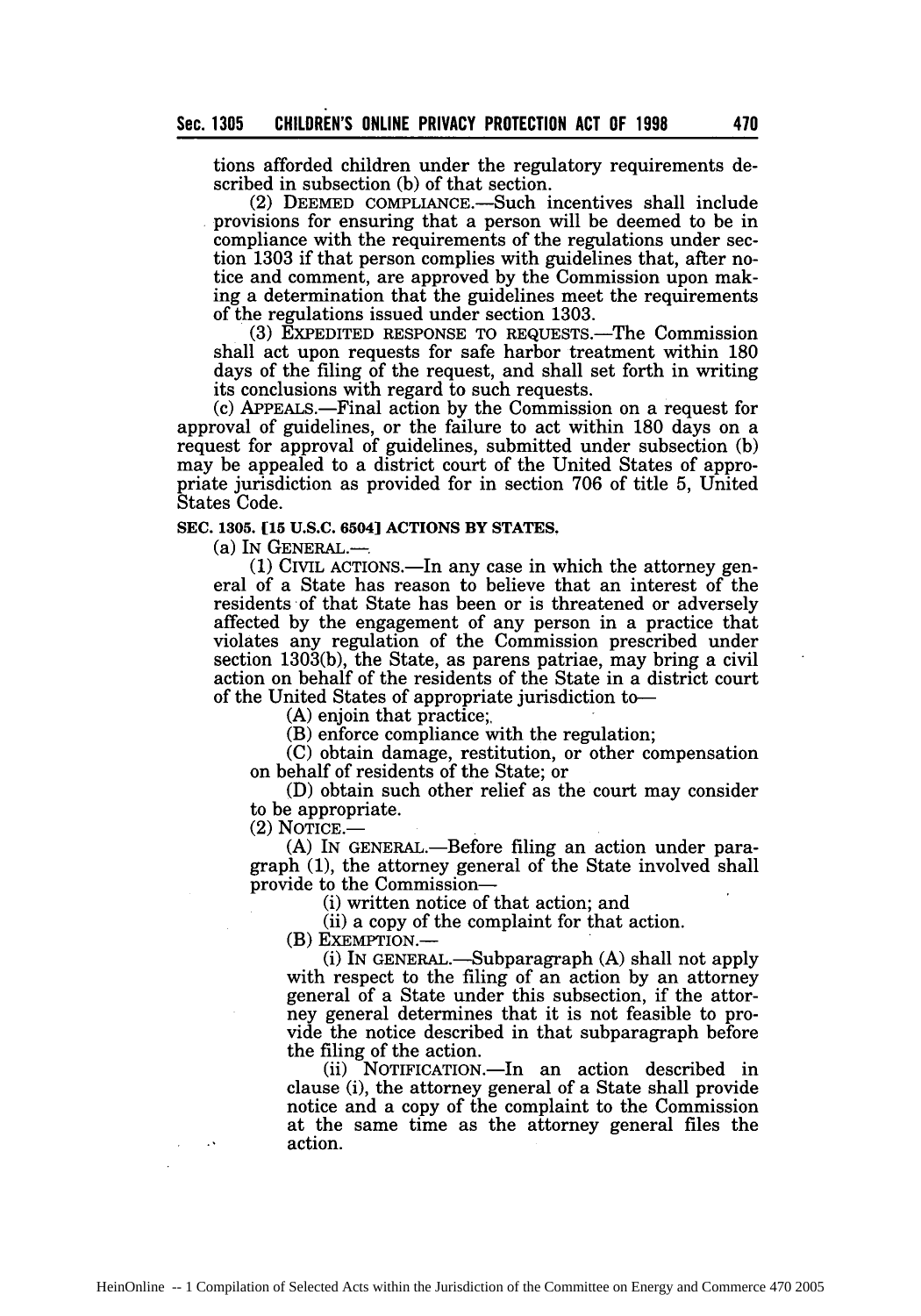(b) INTERVENTION.—

(1) IN GENERAL.-On receiving notice under subsection (a)(2), the Commission shall have the right to intervene in the action that is the subject of the notice.

(2) EFFECT OF INTERVENTION.-If the Commission intervenes in an action under subsection (a), it shall have the right-

(A) to be heard with respect to any matter that arises in that action; and

(B) to file a petition for appeal.

(3) AMicus CuRIAE.-Upon application to the court, a person whose self-regulatory guidelines have been approved by the Commission and are relied upon as a defense by any defendant to a proceeding under this section may file amicus curiae in that proceeding.

(c) CONSTRUCTION.-For purposes of bringing any civil action under subsection (a), nothing in this title shall be construed to prevent an attorney general of a State from exercising the powers conferred on the attorney general by the laws of that State to-

**(1)** conduct investigations;

(2) administer oaths or affirmations; or

(3) compel the attendance of witnesses or the production of documentary and other evidence.

(d) ACTIONS BY THE COMMISSION.-In any case in which an action is instituted by or on behalf of the Commission for violation of any regulation prescribed under section 1303, no State may, during the pendency of that action, institute an action under subsection (a) against any defendant named in the complaint in that action for violation of that regulation.

(e) VENUE; SERVICE OF PROCESS.-

 $(1)$  VENUE.—Any action brought under subsection  $(a)$  may be brought in the district court of the United States that meets applicable requirements relating to venue under section 1391 of title 28, United States Code.

(2) SERVICE OF PROCESS.—In an action brought under subsection (a), process may be served in any district in which the defendant-

(A) is an inhabitant; or

(B) may be found.

**SEC. 1306. [15 U.S.C. 6505]** ADMINISTRATION **AND APPLICABILITY** OF **ACT.**

(a) IN GENERAL.-Except as otherwise provided, this title shall be enforced **by** the Commission under the Federal Trade Commission Act **(15 U.S.C.** 41 et seq.).

**(b)** PROVISIONS.-Compliance with the requirements imposed under this title shall be enforced under-

**(1)** section **8** of the Federal Deposit Insurance Act (12 **U.S.C. 1818),** in the case of-

**(A)** national banks, and Federal branches and Federal agencies of foreign banks, **by** the Office of the Comptroller of the Currency;

(B) member banks of the Federal Reserve System (other than national banks), branches and agencies of foreign banks (other than Federal branches, Federal agencies,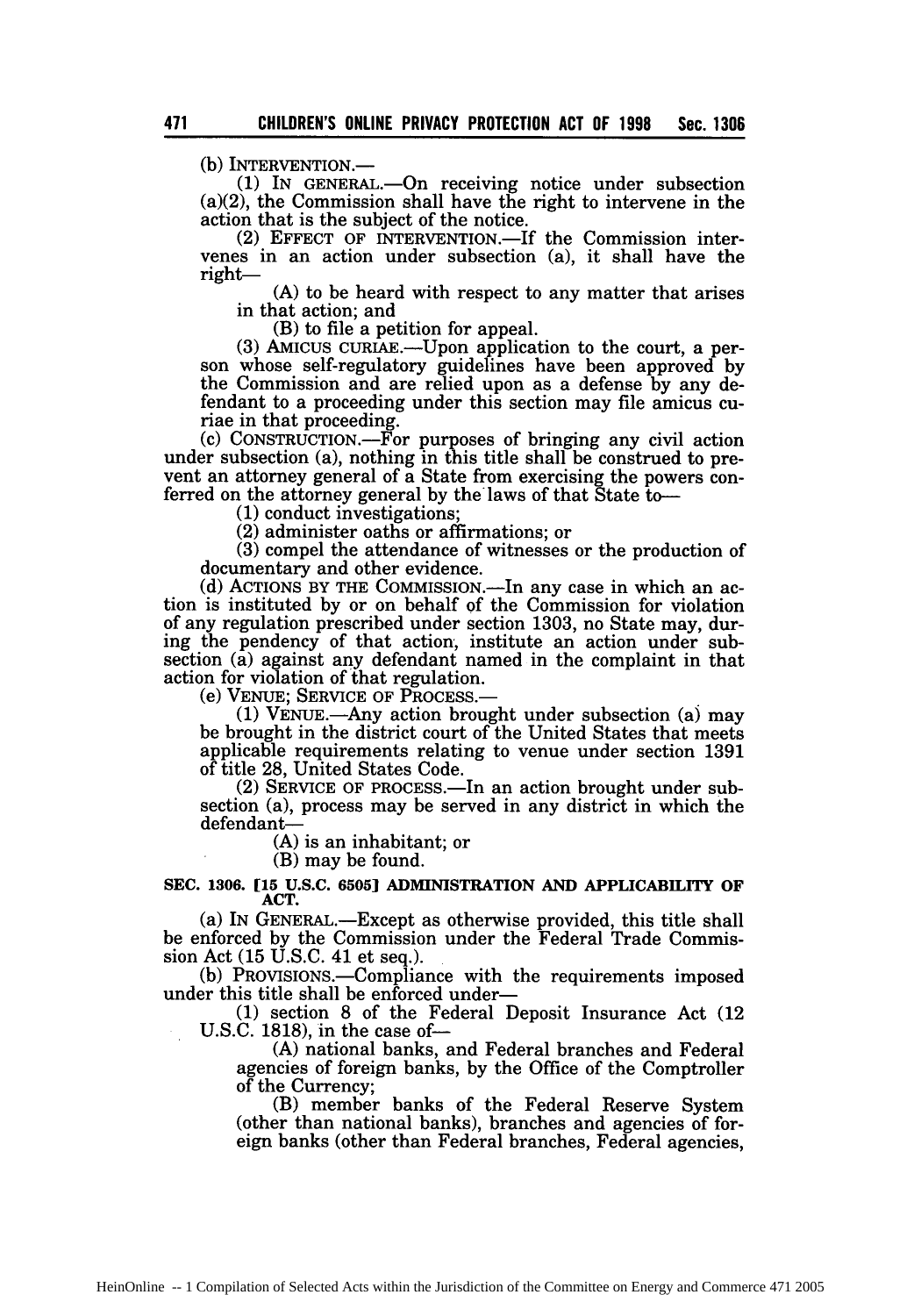and insured State branches of foreign banks), commercial lending companies owned or controlled by foreign banks, and organizations operating under section 25 or 25(a) of the Federal Reserve Act (12 U.S.C. 601 et seq. and 611 et seq.), by the Board; and

(C) banks insured by the Federal Deposit Insurance Corporation (other than members of the Federal Reserve System) and insured State branches of foreign banks, by the Board of Directors of the Federal Deposit Insurance Corporation;

(2) section 8 of the Federal Deposit Insurance Act (12 U.S.C. 1818), by the Director of the Office of Thrift Supervision, in the case of a savings association the deposits of which are insured by the Federal Deposit Insurance Corporation; **-**

(3) the Federal Credit Union Act (12 U.S.C. 1751 et seq.) by the National Credit Union Administration Board with respect to any Federal credit union;

(4) part A of subtitle VII of title 49, United States Code, by the Secretary of Transportation with respect to any air carrier or foreign air carrier subject to that part;

(5) the Packers and Stockyards Act, 1921 (7 U.S.C. 181 et seq.) (except as provided in section 406 of that Act (7 U.S.C. 226, 227)), by the Secretary of Agriculture with respect to any activities subject to that Act; and

(6) the Farm Credit Act of 1971 (12 U.S.C. 2001 et seq.) by the Farm Credit Administration with respect to any Federal land bank, Federal land bank association, Federal intermediate credit bank, or production credit association.

**(c)** EXERCISE OF CERTAIN POWERS.-For the purpose of the exercise by any agency referred to in subsection (a) of its powers under any Act referred to in that subsection, a violation of any requirement imposed under this title shall be deemed to be a violation of a requirement imposed under that Act. In addition to its powers under any provision of law specifically referred to in subsection (a), each of the agencies referred to in that subsection may exercise, for the purpose of enforcing compliance with any requirement imposed under this title, any other authority conferred on it by law.

(d) ACTIONS BY THE COMMISSION.—The Commission shall prevent any person from violating a rule of the Commission under section 1303 in the same manner, by the same means, and with the same jurisdiction, powers, and duties as though all applicable terms and provisions of the Federal Trade Commission Act (15 U.S.C. 41 et seq.) were incorporated into and made a part of this title. Any entity that violates such rule shall be subject to the penalties and entitled to the privileges and immunities provided in the Federal Trade Commission Act in the same manner, by the same means, and with the same jurisdiction, power, and duties as though all applicable terms and provisions of the Federal Trade Commission Act were incorporated into and made a part of this title.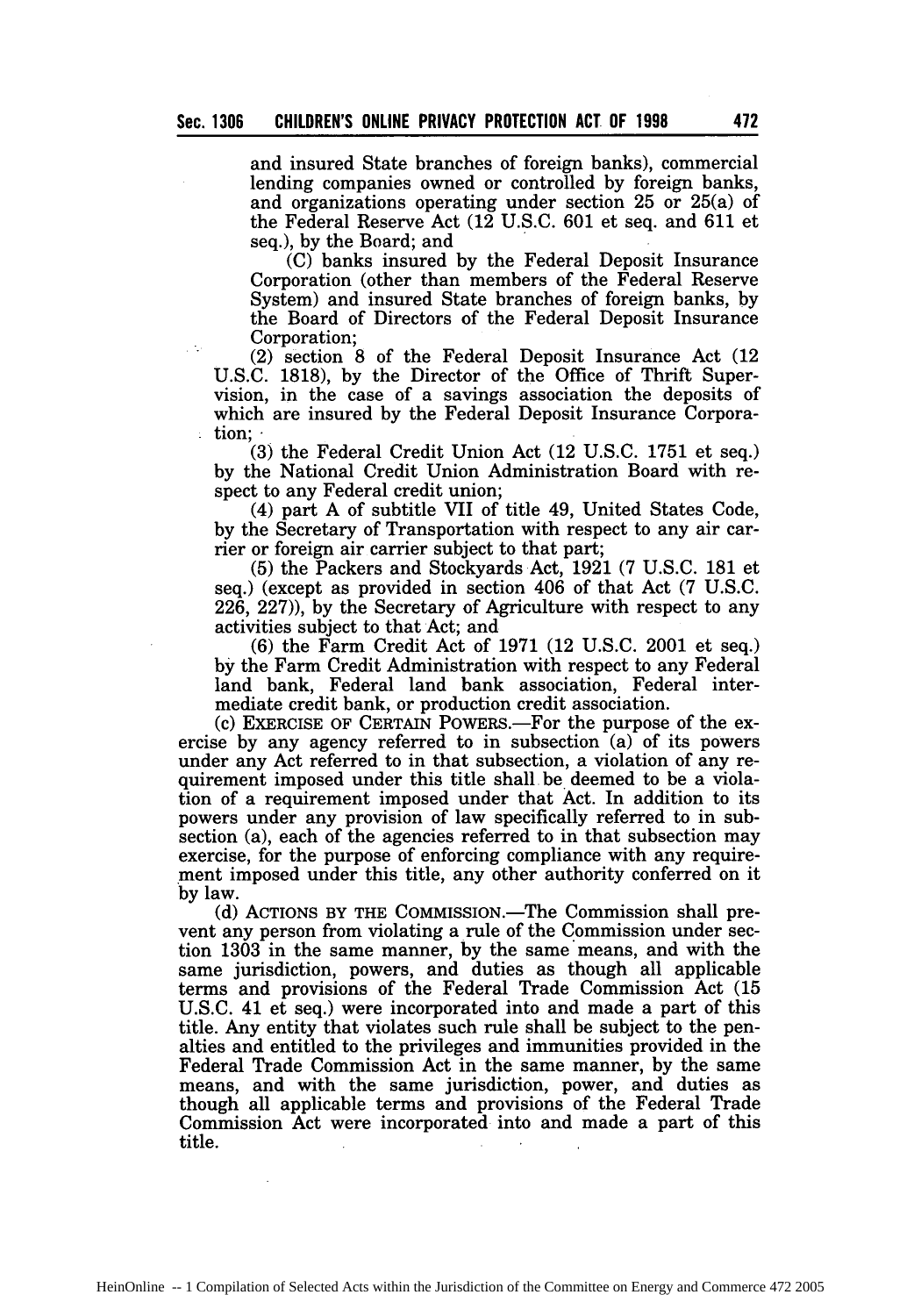(e) EFFECT ON OTHER LAws.-Nothing contained in the Act shall be construed to limit the authority of the Commission under any other provisions of law.

# **SEC. 1307. [15 U.S.C. 6506] REVIEW.**

Not later than **5** years after the effective date of the regulations initially issued under section **1303,** the Commission shall-

**(1)** review the implementation of this title, including the effect of the implementation of this title on practices relating to the collection and disclosure of information relating to children, children's ability to obtain access to information of their choice online, and on the availability of websites directed to children; and

(2) prepare and submit to Congress a report on the results of the review under paragraph (1).

**SEC. 1308. [15 U.S.C. 6501 note] EFFECTIVE DATE.**

Sections 1303(a), **1305,** and **1306** of this title take effect on the later of-

**(1)** the date that is **18** months after the date of enactment of this Act; or<br>(2) the date on which the Commission rules on the first ap-

plication filed for safe harbor treatment under section 1304 if the Commission does not rule on the first such application within one year after the date of enactment of this Act, but in no case later than the date that is 30 months after the date of enactment of this Act.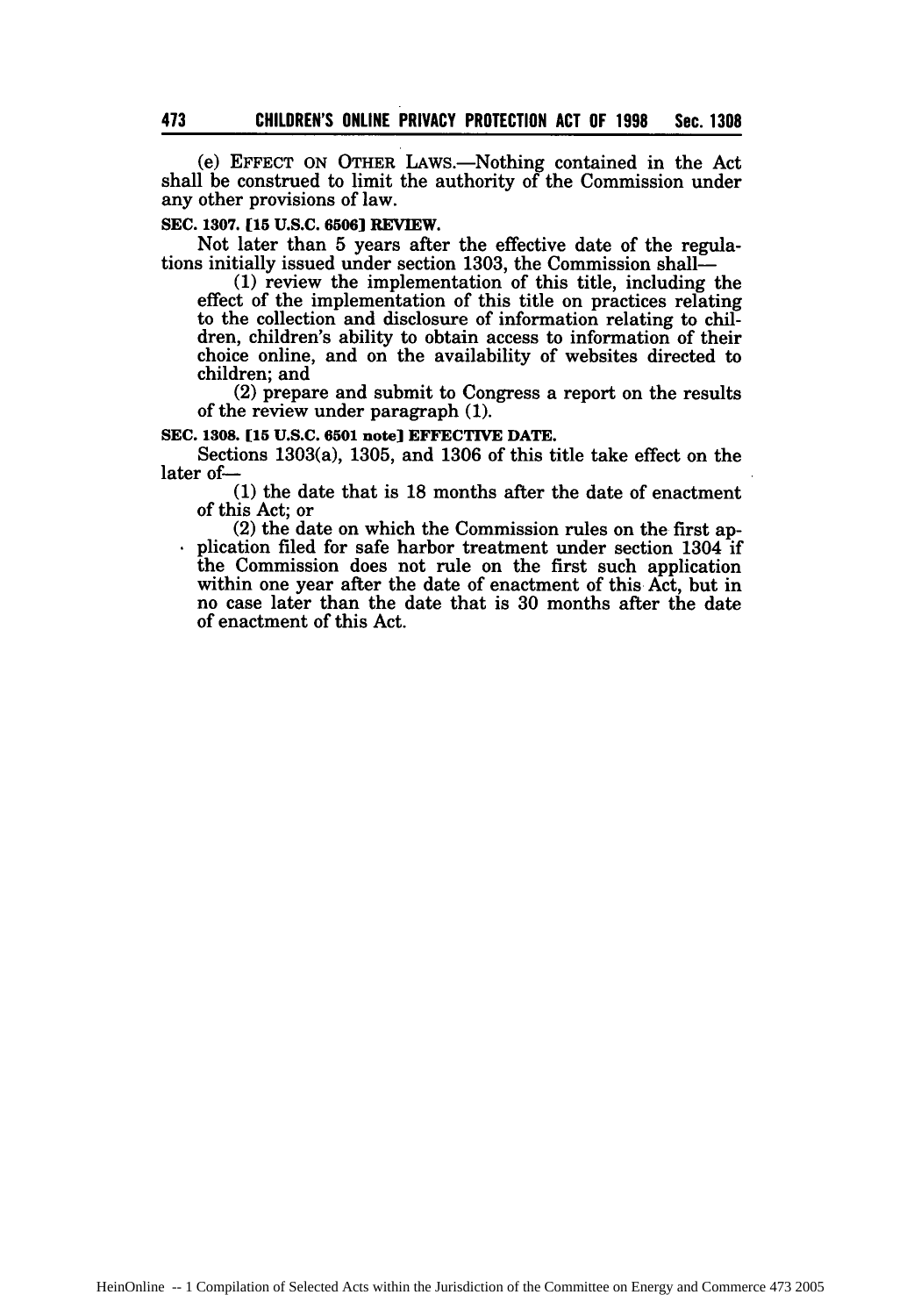HeinOnline -- 1 Compilation of Selected Acts within the Jurisdiction of the Committee on Energy and Commerce 474 2005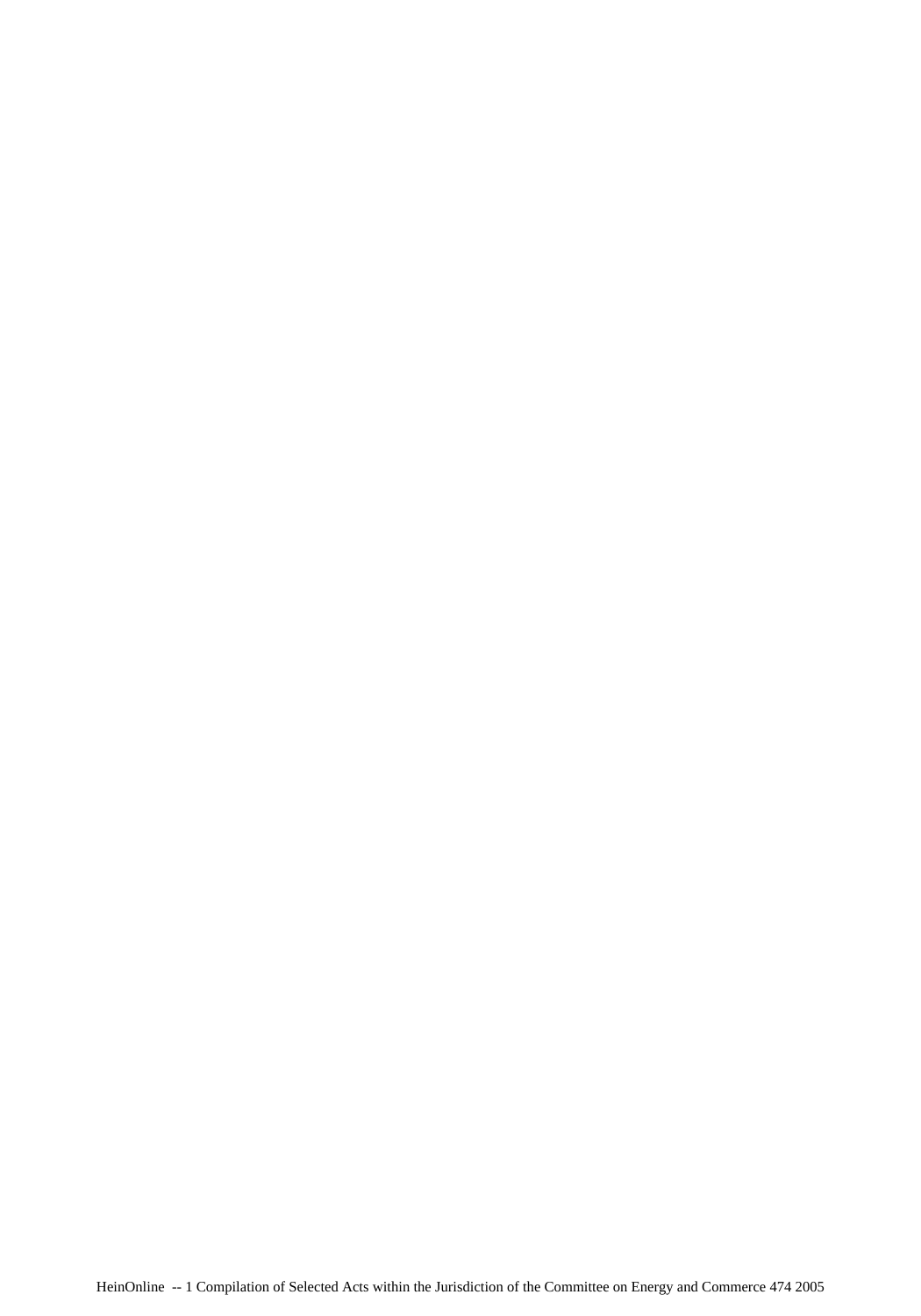# TITLE III OF THE **BALANCED BUDGET ACT** OF **1997**

475